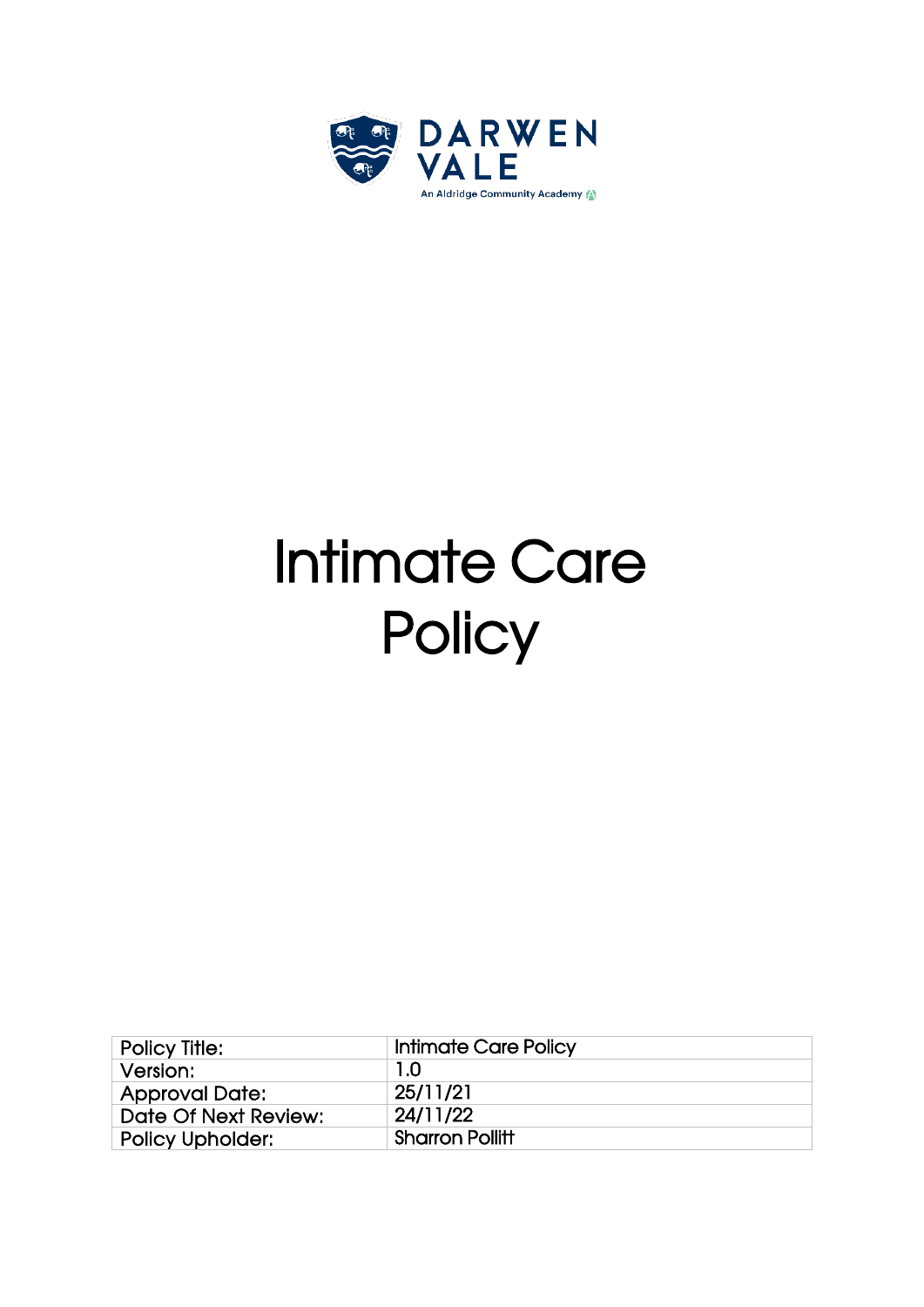## **Intimate Care Policy**

### **Darwen Vale High School**

#### **1) Principles**

- 1.1 The Governing Body will act in accordance with Section 175 of the Education Act 2002 and the Government guidance 'Safeguarding Children and Safer Recruitment in Education' (2006) to safeguard and promote the welfare of pupils <sup>1</sup> at this school.
- 1.2 This school takes seriously its responsibility to safeguard and promote the welfare of the children and young people in its care. Meeting a pupil's intimate care needs is one aspect of safeguarding.
- 1.3 The Governing Body recognises its duties and responsibilities in relation to the Equalities Act 2010 which requires that any pupil with an impairment that affects his/her ability to carry out day-to-day activities must not be discriminated against.
- 1.4 This intimate care policy should be read in conjunction with the schools' policies as below (or similarly named):
	- safeguarding policy and child protection procedures
	- staff code of conduct and guidance on safer working practice
	- 'whistle-blowing' and allegations management policies
	- health and safety policy and procedures
	- Special Educational Needs policy
- 1.5 The Governing Body is committed to ensuring that all staff responsible for the intimate care of pupils will undertake their duties in a professional manner at all times. It is acknowledged that these adults are in a position of great trust.
- 1.6 We recognise that there is a need to treat all pupils with respect and dignity when intimate care is given. The child's welfare is of paramount importance and his/her experience of intimate and personal care should be a positive one.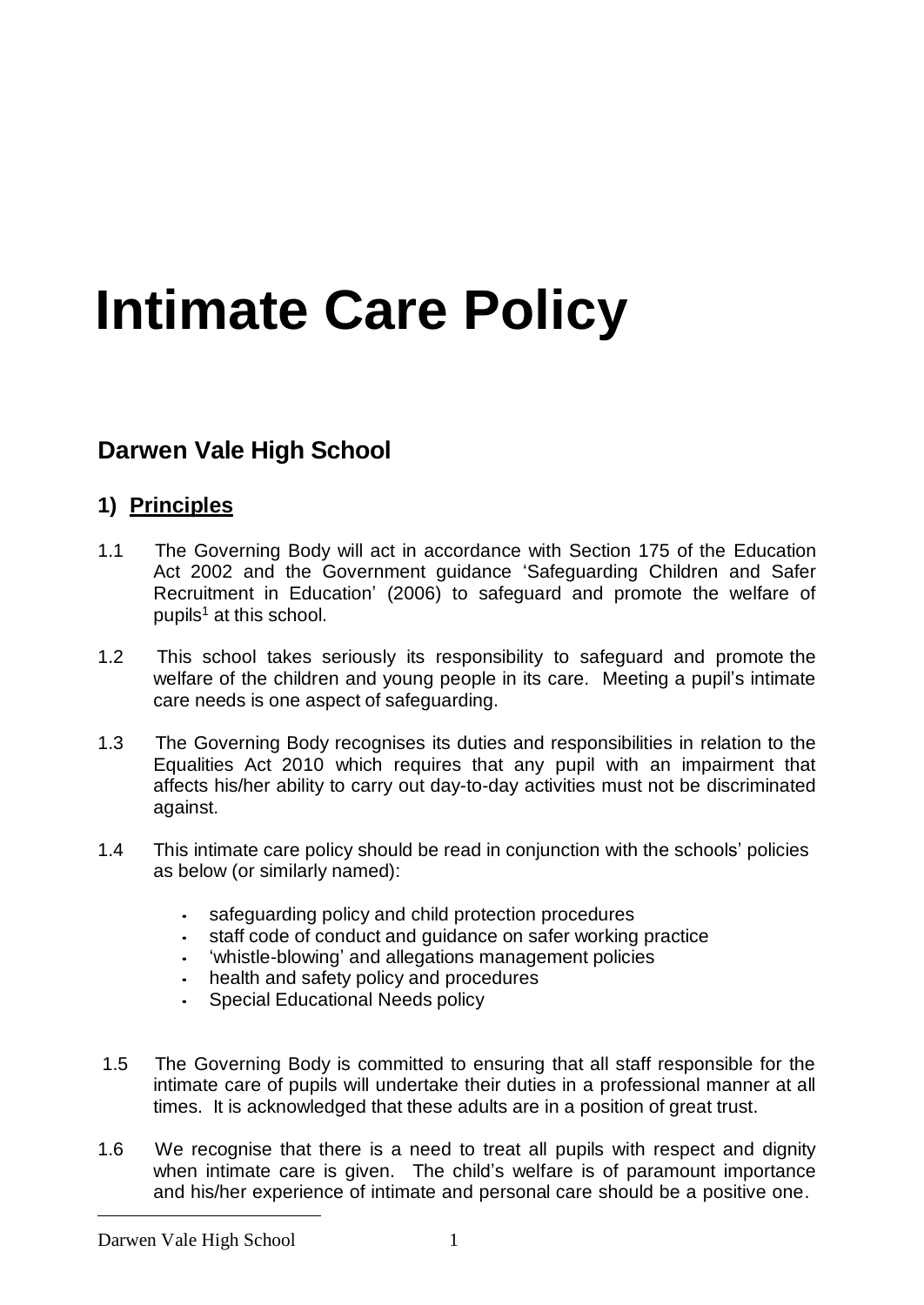$1$  References to 'pupils' throughout this policy includes all children and young people who receive education at this establishment.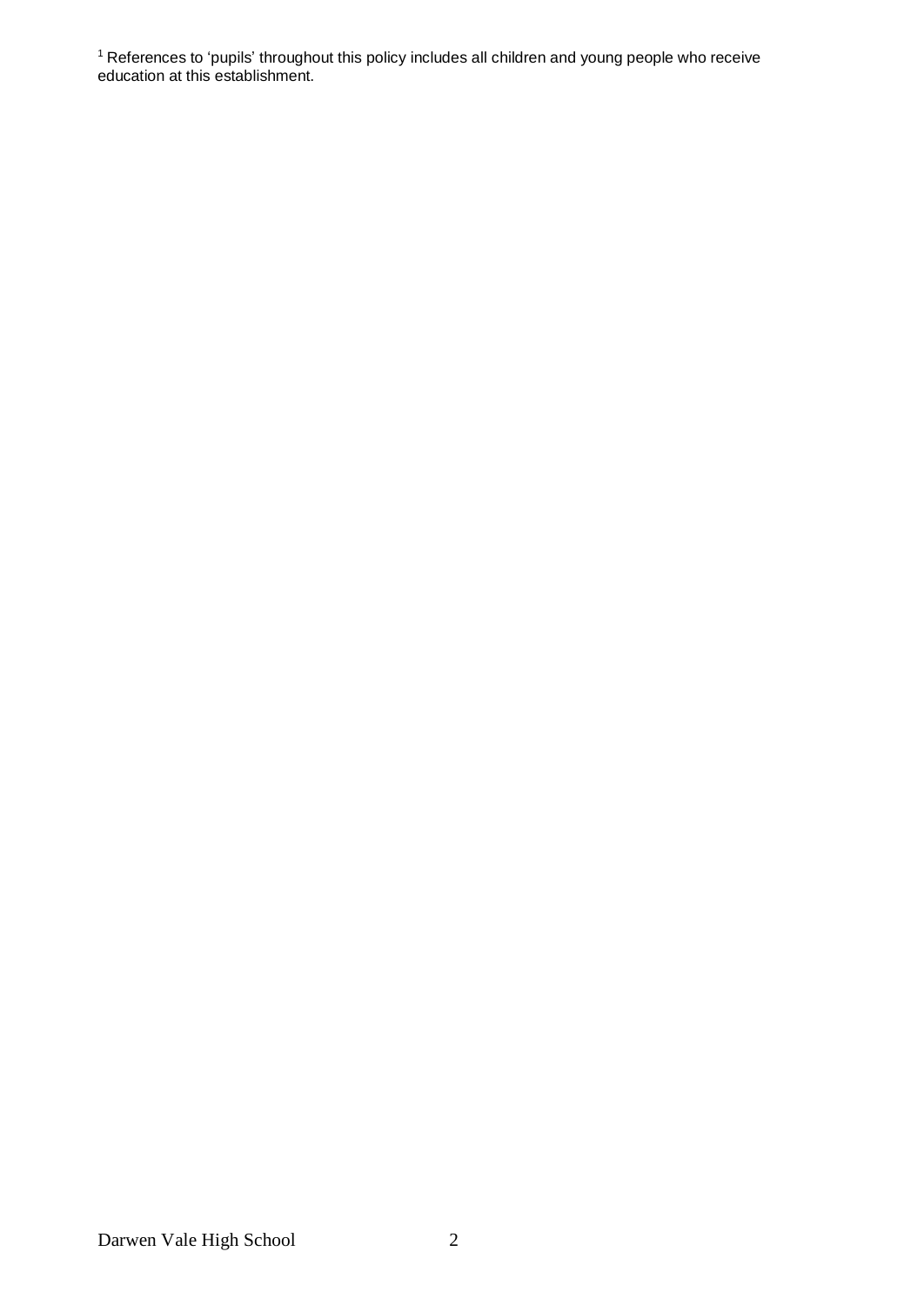It is essential that every pupil is treated as an individual and that care is given gently and sensitively: no pupil should be attended to in a way that causes distress or pain.

- 1.7 Staff will work in close partnership with parent/carers and other professionals to share information and provide continuity of care.
- 1.8 Where pupils with complex and/or long term health conditions have a health care plan in place, the plan should, where relevant, take into account the principles and best practice guidance in this intimate care policy.
- 1.9 Members of staff must be given the choice as to whether they are prepared to provide intimate care to pupils.
- 1.10 All staff undertaking intimate care must be given appropriate training.
- 1.11 This Intimate Care Policy has been developed to safeguard children and staff. It applies to everyone involved in the intimate care of children.

#### **2) Child focused principles of intimate care**

The following are the fundamental principles upon which the Policy and Guidelines are based:

- Every child has the right to be safe.
- Every child has the right to personal privacy.
- Every child has the right to be valued as an individual.
- Every child has the right to be treated with dignity and respect.
- Every child has the right to be involved and consulted in their own intimate care to the best of their abilities.
- Every child has the right to express their views on their own intimate care and to have such views taken into account.
- Every child has the right to have levels of intimate care that are as consistent as possible.

#### **3) Definition**

- 3.1 Intimate care can be defined as any care which involves washing, touching or carrying out a procedure to intimate personal areas which most people usually carry out themselves but some pupils are unable to do because of their young age, physical difficulties or other special needs. Examples include care associated with continence and menstrual management as well as more ordinary tasks such as help with washing, toileting or dressing.
- 3.2 It also includes supervision of pupils involved in intimate self-care.

#### **4) Best Practice**

4.1 Pupils who require regular assistance with intimate care have written Pupil Passports, health care plans or intimate care plans agreed by staff, parents/carers and any other professionals actively involved, such as school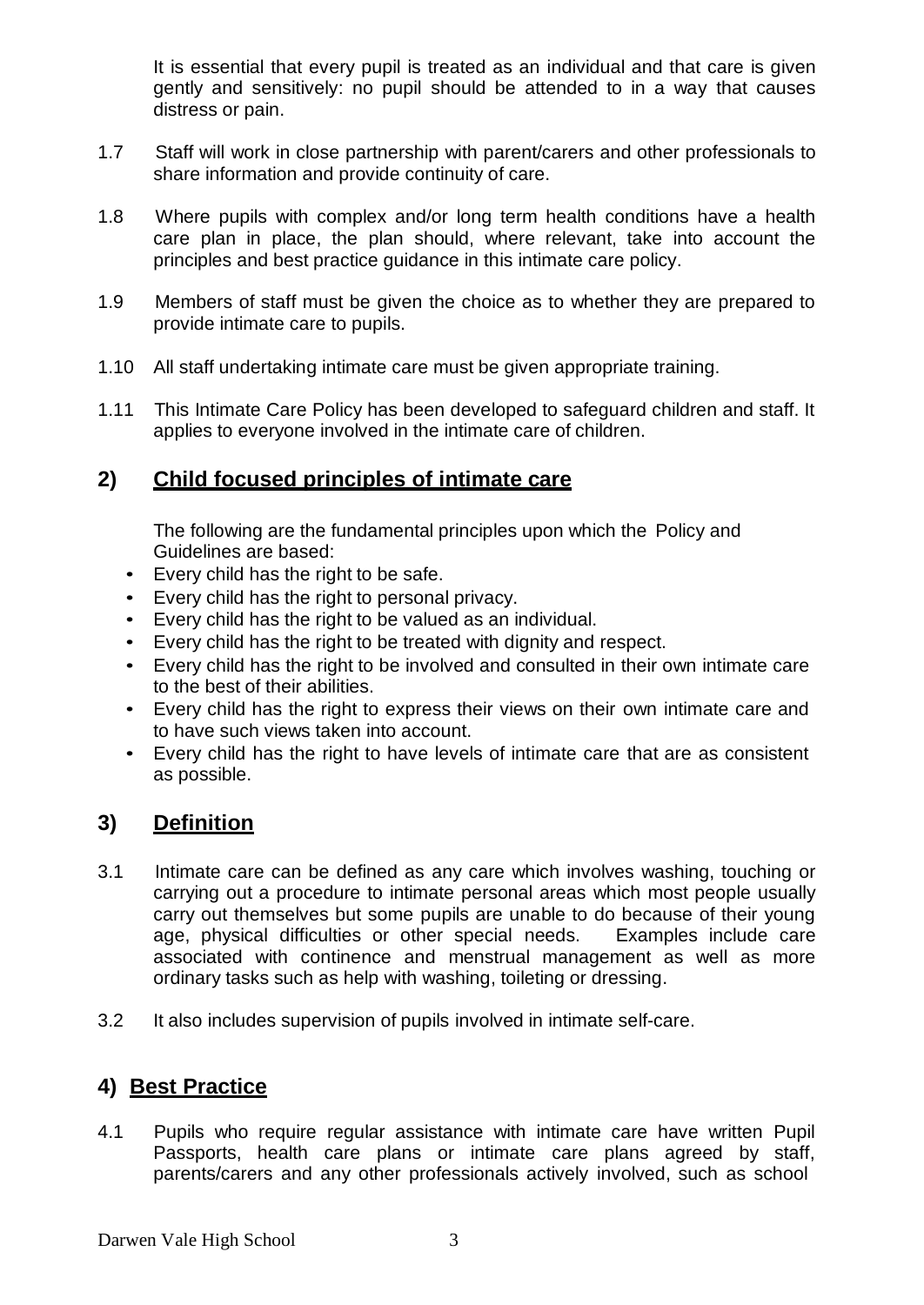nurses or physiotherapists. Ideally the plan should be agreed at a meeting at which all key staff and the pupil should also be present wherever possible/appropriate. Any historical concerns (such as past abuse) should be taken into account. The plan should be reviewed as necessary, but at least annually, and at any time of change of circumstances, e.g. for residential trips or staff changes (where the staff member concerned is providing intimate care). They should also take into account procedures for educational visits/day trips.

- 4.2 Where relevant, it is good practice to agree with the pupil and parents/carers appropriate terminology for private parts of the body and functions and this should be noted in the plan.
- 4.3 Where a care plan or Pupil Passport is **not** in place, parents/carers will be informed the same day if their child has needed help with meeting intimate care needs (eg has had an 'accident' and wet or soiled him/herself). It is recommended practice that information on intimate care should be treated as confidential and communicated whenever possible in person by telephone or by sealed letter, not through the home/school diary.
- 4.4 In relation to record keeping, a written record should be kept in a format agreed by parents and staff every time a child has an invasive medical procedure, e.g. support with catheter usage (see afore-mentioned multi-agency guidance for the management of long term health conditions for children and young people).
- 4.5 Accurate records should also be kept when a child requires assistance with intimate care; these can be brief but should, as a minimum, include full date, times and any comments such as changes in the child's behaviour. It should be clear who was present in every case.
- 4.6 These records will be kept in the child's file and available to parents/carers on request.
- 4.7 All pupils will be supported to achieve the highest level of autonomy that is possible given their age and abilities. Staff will encourage each individual pupil to do as much for his/herself as possible.
- 4.8 Staff who provide intimate care are trained in personal care (eg health and safety training in moving and handling) according to the needs of the pupil. Staff should be fully aware of best practice regarding infection control, including the requirement to wear disposable gloves and aprons where appropriate.
- 4.9 Staff will be supported to adapt their practice in relation to the needs of individual pupils taking into account developmental changes such as the onset of puberty and menstruation.
- 4.10 There must be careful communication with each pupil who needs help with intimate care in line with their preferred means of communication (verbal, symbolic, etc) to discuss their needs and preferences. Where the pupil is of an appropriate age and level of understanding permission should be sought before starting an intimate procedure.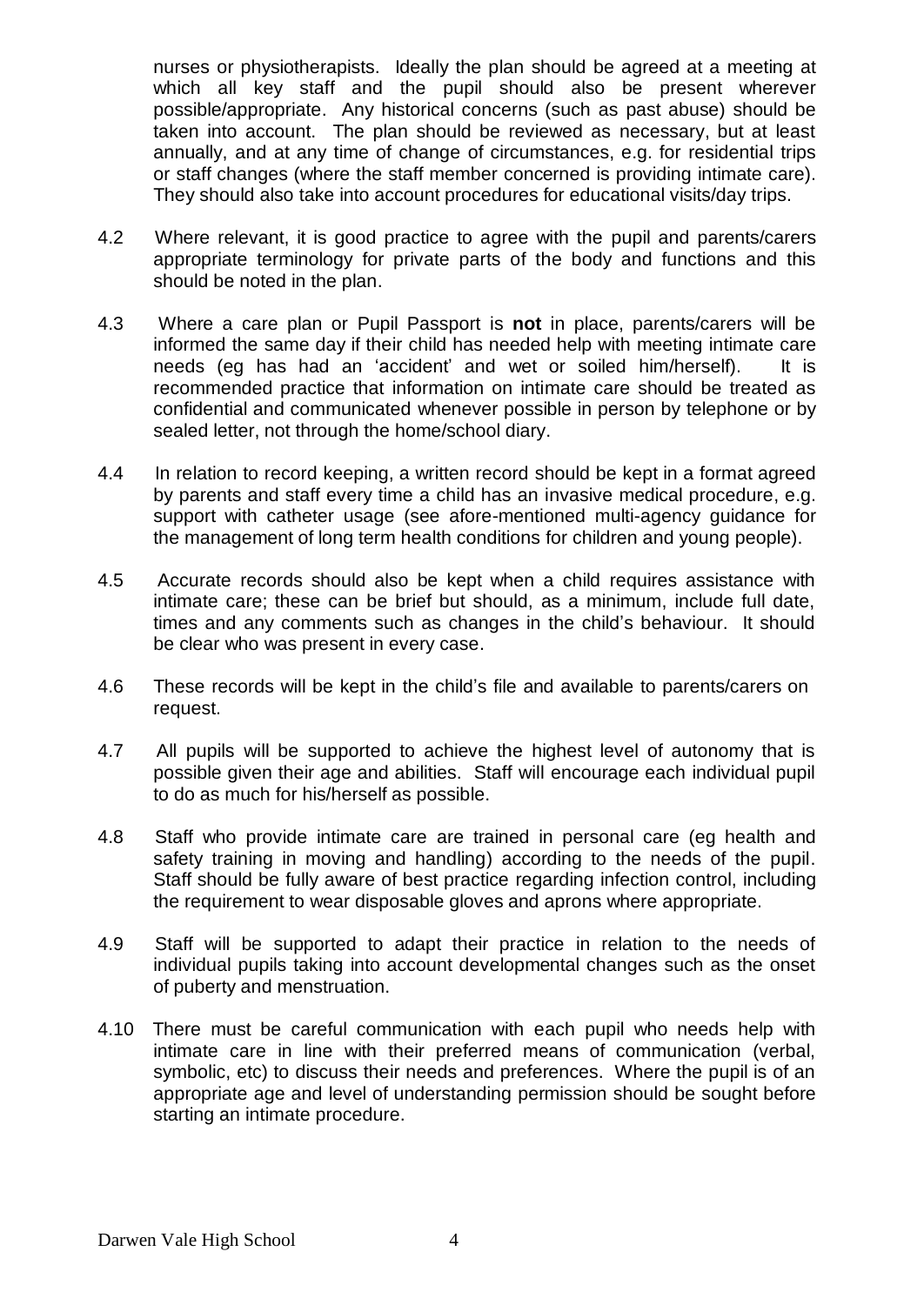- 4.11 Staff who provide intimate care should speak to the pupil personally by name, explain what they are doing and communicate with all children in a way that reflects their ages.
- 4.12 Every child's right to privacy and modesty will be respected. Careful consideration will be given to each pupil's situation to determine who and how many carers might need to be present when s/he needs help with intimate care. SEND advice suggests that reducing the numbers of staff involved goes some way to preserving the child's privacy and dignity. Wherever possible, the pupil's wishes and feelings should be sought and taken into account.
- 4.13 An individual member of staff should inform another appropriate adult when they are going alone to assist a pupil with intimate care.
- 4.14 The religious views, beliefs and cultural values of children and their families should be taken into account, particularly as they might affect certain practices or determine the gender of the carer.
- 4.15 Adults who assist pupils with intimate care must be employees of the school, not students or volunteers, and therefore have the usual range of safer recruitment checks, including enhanced CRB checks.
- 4.16 All staff should be aware of the school's confidentiality policy. Sensitive information will be shared only with those who need to know.
- 4.17 Health & Safety guidelines should be adhered to regarding waste products, if necessary, advice should be taken from the DCC Procurement Department regarding disposal of large amounts of waste products or any quantity of products that come under the heading of clinical waste.
- 4.18 No member of staff will carry a mobile phone, camera or similar device whilst providing intimate care.

#### **5) Child Protection**

- 5.1 The Governors and staff at this school recognise that pupils with special needs and who are disabled are particularly vulnerable to all types of abuse.
- 5.2 The school's child protection procedures will be adhered to.
- 5.3 From a child protection perspective it is acknowledged that intimate care involves risks for children and adults. In this school best practice will be promoted and all adults (including those who are involved in intimate care and others in the vicinity) will be encouraged to be vigilant at all times, to seek advice where relevant and take account of safer working practice.
- 5.4 Where appropriate, pupils will be taught personal safety skills carefully matched to their level of development and understanding.
- 5.5 If a member of staff has any concerns about physical changes in a pupil's presentation, e.g. unexplained marks, bruises, etc s/he will immediately report concerns to the Designated Senior Person for Child Protection or Headteacher. A clear written record of the concern will be completed and a referral made to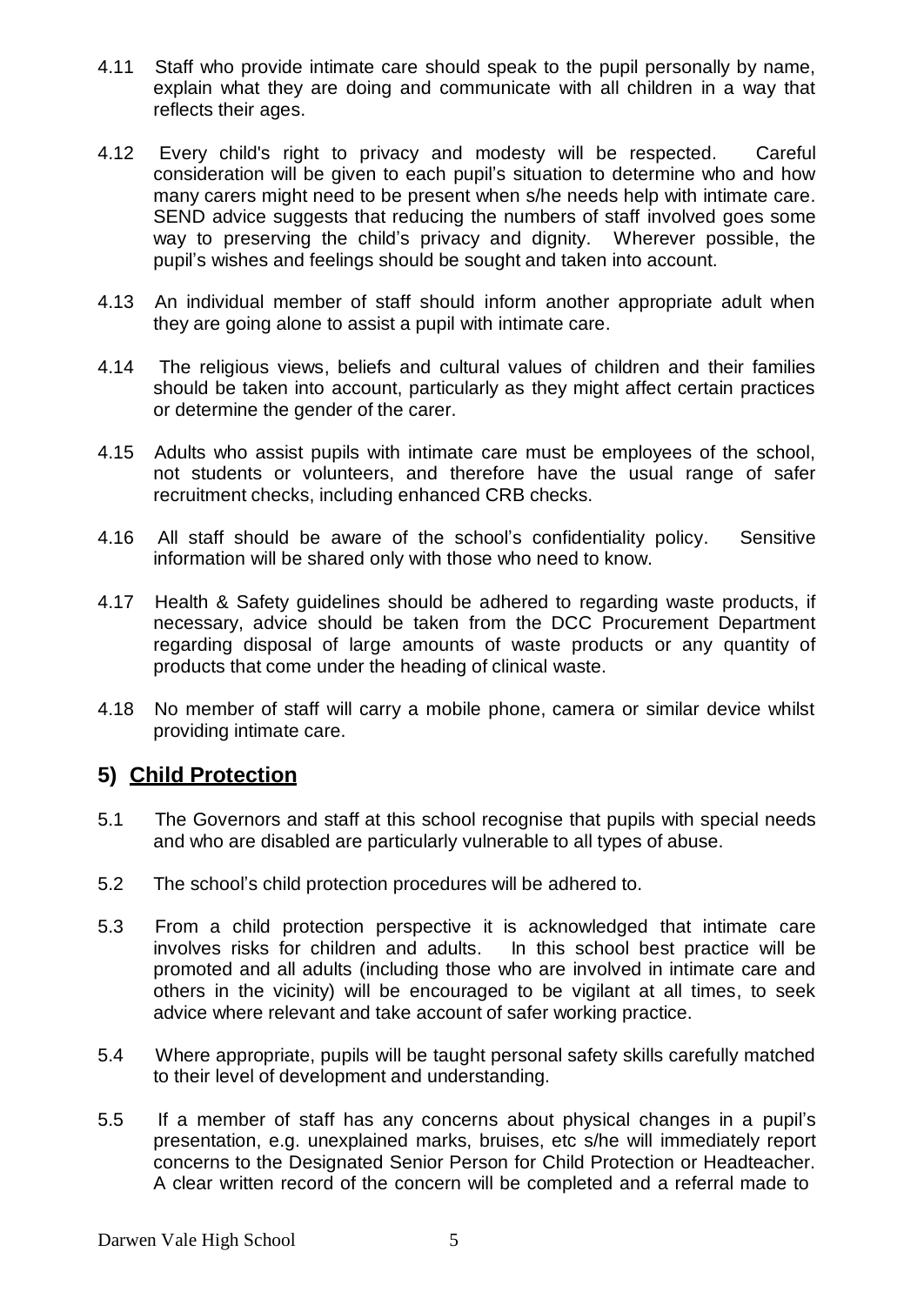Children's Services Social Care if appropriate, in accordance with the school's child protection procedures. Parents/carers will be asked for their consent or informed that a referral is necessary prior to it being made but this should only be done where such discussion and agreement-seeking will not place the child at increased risk of suffering significant harm.

- 5.6 If a pupil becomes unusually distressed or very unhappy about being cared for by a particular member of staff, this should be reported to the Headteacher. The matter will be investigated at an appropriate level (usually the Headteacher) and outcomes recorded. Parents/carers will be contacted as soon as possible in order to reach a resolution. Staffing schedules will be altered until the issue/s is/are resolved so that the child's needs remain paramount. Further advice will be taken from outside agencies if necessary.
- 5.7 If a pupil, or any other person, makes an allegation against an adult working at the school this should be reported to the Headteacher (or to the Chair of Governors if the concern is about the Headteacher) who will consult the Local Authority Designated Officer in accordance with the school's policy: Dealing with Allegations of Abuse against Members of Staff and Volunteers. It should not be discussed with any other members of staff or the member of staff the allegation relates to.
- 5.8 Similarly, any adult who has concerns about the conduct of a colleague at the school or about any improper practice will report this to the Headteacher or to the Chair of Governors, in accordance with the child protection procedures and 'whistle-blowing' policy.

#### **6) Physiotherapy**

- 6.1 Pupils who require physiotherapy whilst at school should have this carried out by a trained physiotherapist. If it is agreed in the Pupil Passport or care plan that a member of the school staff should undertake part of the physiotherapy regime (such as assisting children with exercises), then the required technique must be demonstrated by the physiotherapist personally, written guidance given and updated regularly. The physiotherapist should observe the member of staff applying the technique.
- 6.2 Under no circumstances should school staff devise and carry out their own exercises or physiotherapy programmes.
- 6.3 Any concerns about the regime or any failure in equipment should be reported to the physiotherapist.

#### **7) Medical Procedures**

7.1 Pupils who are disabled might require assistance with invasive or non-invasive medical procedures such as the administration of rectal medication, managing catheters or colostomy bags. These procedures will be discussed with parents/carers, documented in the health care plan or Pupil Passport and will only be carried out by staff who have been trained to do so.